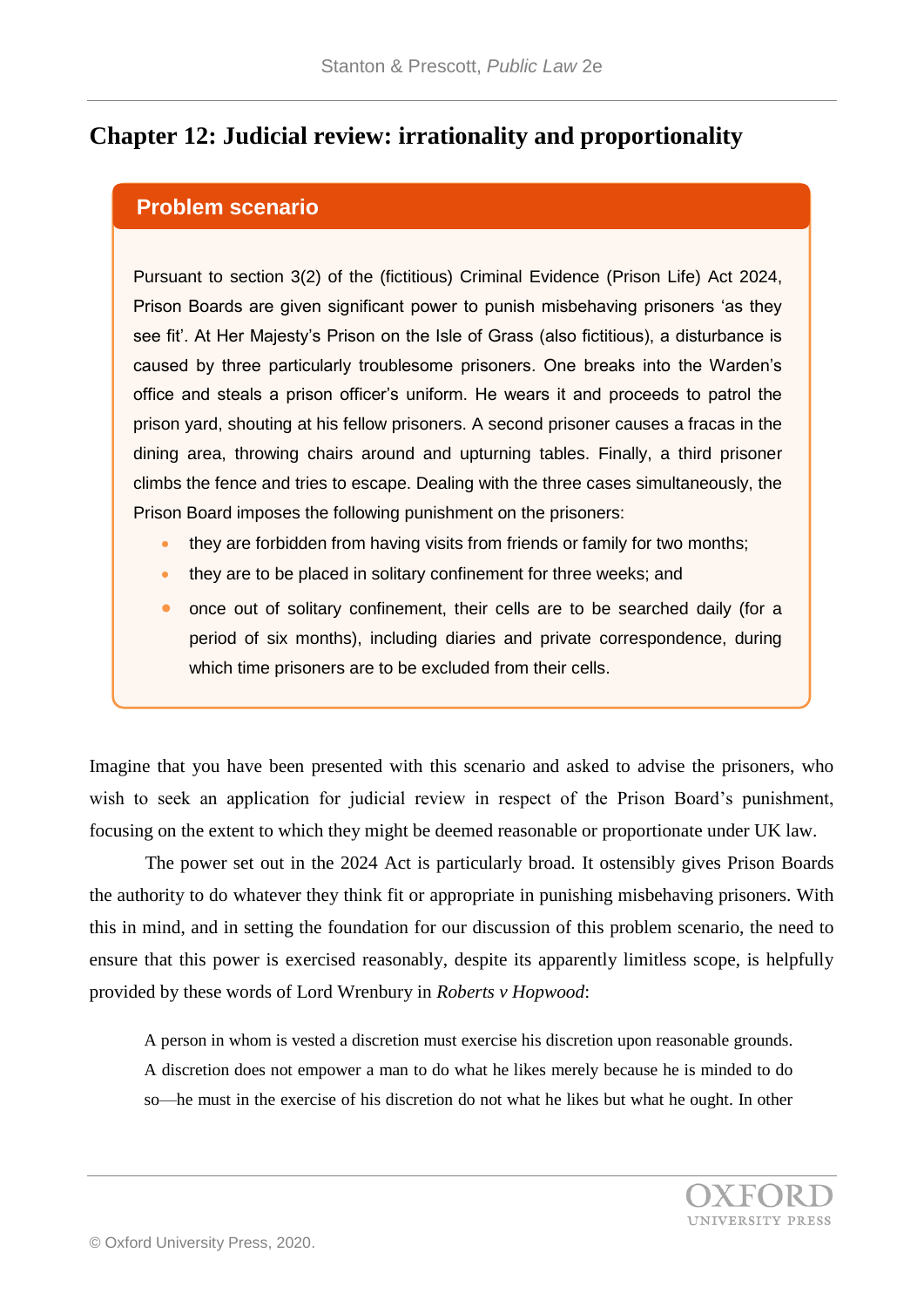words, he must, by use of his reason, ascertain and follow the course which reason directs. He must act reasonably.<sup>1</sup>

The first major question to consider, however, concerns satisfaction of the Wednesbury test from *Associated Provincial Picture Houses Ltd v Wednesbury Corporation<sup>2</sup>* of unreasonableness. Whether the punishment handed down by the Prison Board can be seen as reasonable is, of course, a question of judgment. Though there are potential arguments to make regarding human rights, we consider these below and leave them aside for the moment. For now, we need to consider whether the punishments could be seen as 'so absurd that no sensible person could ever dream that it lay within the powers of the authority',<sup>3</sup> or 'so outrageous in [their] defiance of logic or of accepted moral standards'.<sup>4</sup>

In dealing with misbehaving prisoners, under the power set out in the 2024 Act, it is perhaps understandable that the Prison Board would withhold certain privileges or impose stricter conditions of imprisonment. Furthermore, whilst some features of this punishment might seem somewhat harsh—three weeks in solitary confinement, for instance— this is not the same thing as 'unreasonable'. It could be argued, therefore, that the actions of the Prison Board fall short of the high standard of the Wednesbury test. Indeed, recalling the House of Lords' judgment in *Nottinghamshire Country Council v Secretary of State for the Environment*, <sup>5</sup> we can use Lord Scarman's reasoning to consider whether the Board 'has acted in bad faith, or for an improper motive, or . . . [in] so absurd [a way] that [they] must have taken leave of [their] senses'.<sup>6</sup> On the basis of these questions, the answer would most probably be no.

Another matter to consider in respect of this question is, with the development of proportionality in mind, particularly within the sphere of human rights, whether a court would now take a different view in light of that test.

Probably, yes. For two connected reasons. First, the more structured proportionality test would likely permit a more intense level of review and scrutiny of the Board's actions. Secondly, the actions of the Prison Board engage certain Convention rights. We consider these reasons in reverse.

3 Ibid 229.

l

- 4 [1985] AC 374, 410–11.
- 5 [1986] AC 240.
- $6$  Ibid 247.

 $^{1}$  [1925] AC 578, 613.

<sup>&</sup>lt;sup>2</sup> [1948] 1 KB 223.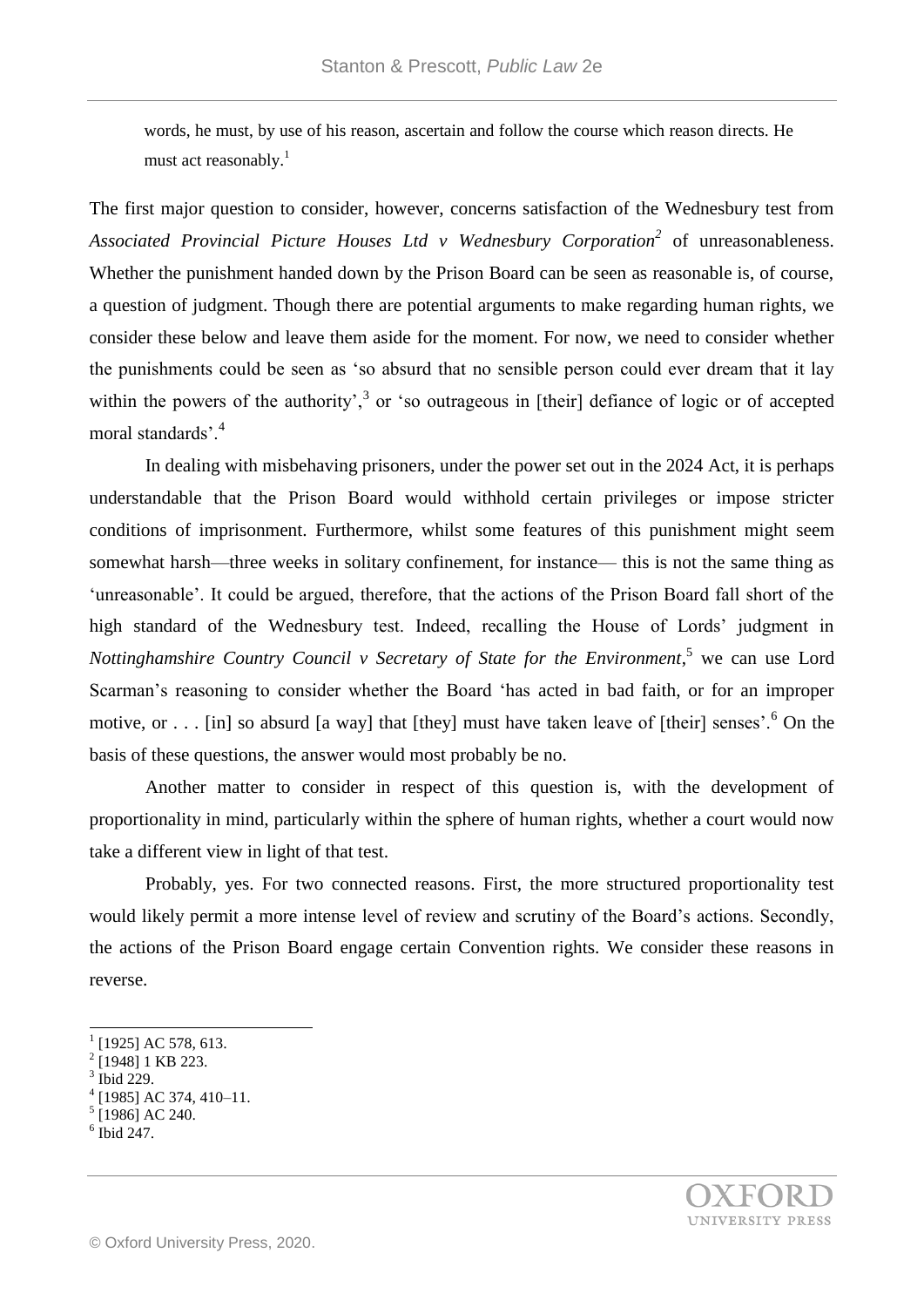Though the ECHR is discussed in Chapters 15 and 16, we can here identify certain rights that are engaged by this problem scenario. Being forbidden from seeing friends or family for two months touches on the right protected in Article 8 ECHR, which sets out a right to a private and family life, whilst being placed in solitary confinement for three weeks amounts to a greater limitation of the Article 5 right to liberty (than that ordinarily imposed on prisoners), even arguably touching upon the Article 3 right to freedom from inhuman or degrading treatment. Finally, and as in *R* (Daly) v Secretary of State for the Home Department,<sup>7</sup> the cell-searching and examination of private correspondence potentially amounts to a breach of confidentiality (depending on the nature of any such correspondence). With these rights identified and explained, we can now consider the proportionality test and determine whether the Prison Board's actions would be held lawful on that basis. For this, we can draw from the test made clear in *Bank Mellat v HM Treasury*. 8 This is made clear again here for ease of reference. The questions to consider are:

(1) whether the objective of the measure is sufficiently important to justify the limitation of a protected right, (2) whether the measure is rationally connected to the objective, (3) whether a less intrusive measure could have been used without unacceptably compromising the achievement of the objective, and (4) whether, balancing the severity of the measure's effects on the rights of the persons to whom it applies against the importance of the objective, to the extent that the measure will contribute to its achievement, the former outweighs the latter.<sup>9</sup>

In answering these questions in light of the problem scenario, it could be argued that the punishment imposed by the Prison Board is disproportionate to the objective to be achieved (this being the punishment of prisoners for their misdemeanours). Whilst the need to impose some form of punishment in the circumstances can be accepted as necessary, the argument is that these actions go too far and that there are 'less intrusive measures' that could have been used for the same purpose. The refusal of friends and family visits for a couple of weeks for instance, or the imposition of solitary confinement for a couple of days,  $^{10}$  or, indeed, searching cells, excluding

l

 $7$  [2001] UKHL 26.

<sup>8</sup> [2013] UKSC 39.

<sup>&</sup>lt;sup>9</sup> [2007] UKHL 11 [74].

<sup>&</sup>lt;sup>10</sup> The 'Council of Europe's Committee on the Prevention of Torture and Inhuman or Degrading Treatment or Punishment (CPT) has advised that for punitive purposes any stint [of solitary confinement] should be limited to 14 days' (Fraser Simpson, 'Unauthorised solitary confinement incompatible with prisoner's rights' (UK Human Rights Blog, 15 October 2015), [https://ukhumanrightsblog.com/2015/10/15/unauthorised-solitary-confinement-incompatible](https://ukhumanrightsblog.com/2015/10/15/unauthorised-solitary-confinement-incompatible-with-prisoners-rights/)[with-prisoners-rights/,](https://ukhumanrightsblog.com/2015/10/15/unauthorised-solitary-confinement-incompatible-with-prisoners-rights/) citing: CPT, '21st General Report' (Strasbourg, November 2011) 40, <https://rm.coe.int/1680696a88> ).